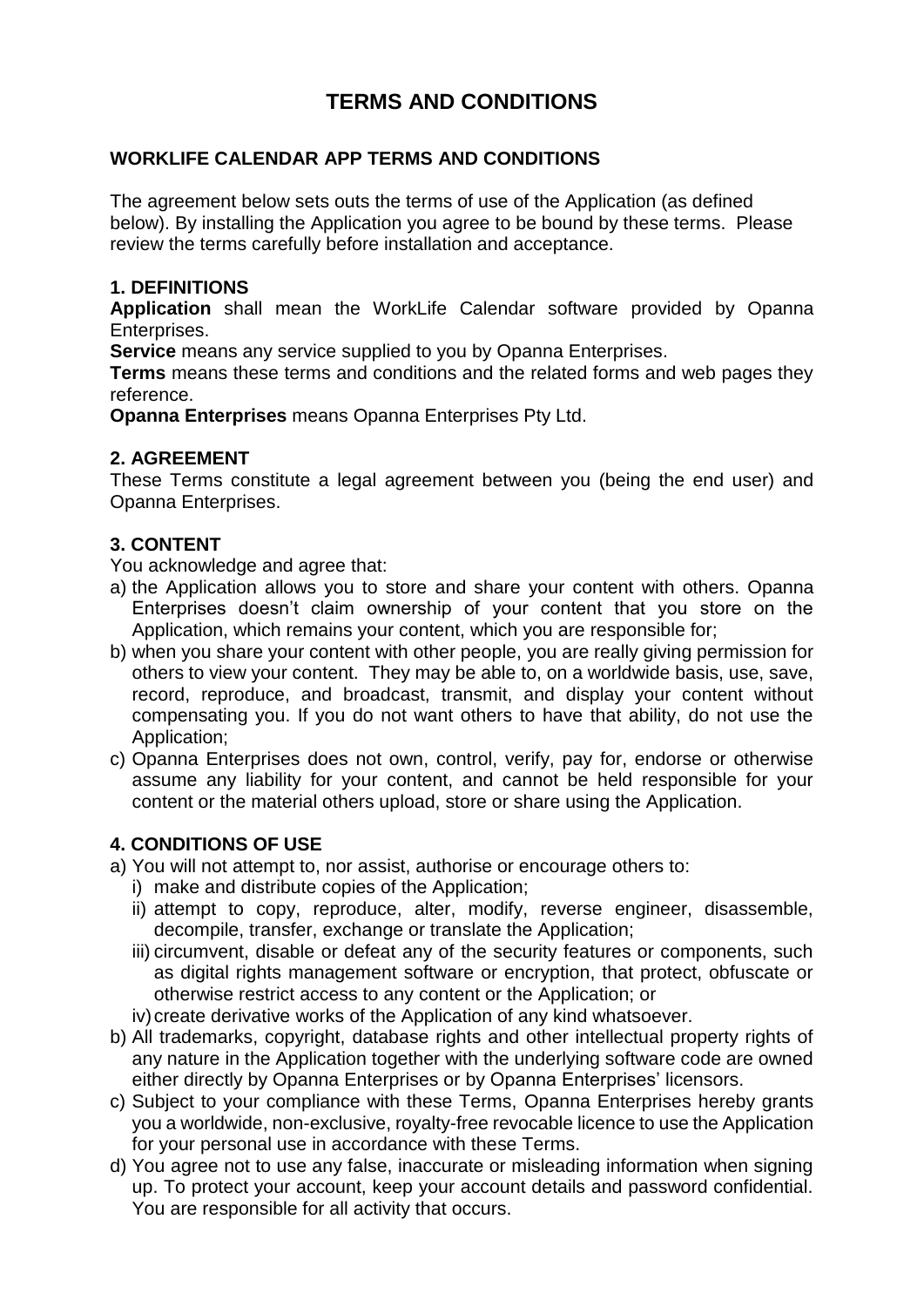- e) The Application is currently made available to you free of charge for your personal, non-commercial use. Opanna Enterprises reserves the right to amend or withdraw the Application, or charge for the application or service provided to you in accordance with these Terms, at any time and for any reason.
- f) If you do not sign in to your account over a five (5) year period, Opanna Enterprises will assume your account is inactive and will close your account.
- g) Opanna Enterprises may amend these Terms at any time and without notice. Your continued use of the Application after any amendment constitutes your agreement to be bound by the amended terms and conditions.

### **5. SERVICE AVAILABILITY AND SUPPORT**

- a) This Application is available to handheld mobile devices running Android Operating System (minimum version 4.0) or iOS Operating System (minimum version 8.0). Opanna Enterprises will use reasonable efforts to make the Application available at all times. However you acknowledge the Application is provided over the internet and mobile networks and so the quality and availability of the Application may be affected by factors outside Opanna Enterprises' reasonable control.
- b) Opanna Enterprises and its sub-contractors do not accept any responsibility whatsoever for unavailability of the Application, or any difficulty or inability to download or access content or any other communication system failure, which may result in the Application being unavailable.
- c) Opanna Enterprises will not be responsible for any support or maintenance for the Application. It is recommended that you regularly back up your content.
- d) Opanna Enterprises will send you notifications about important matters related to the Application. Notifications will be sent to the email associated with your account.

#### **6. PRO VERSION AND FREEMIUM VERSION**

- a) For a one off lifetime payment you may upgrade the Application to the "Pro Version". You therefore acknowledge and agree that by authorising the upgrade, you are authorising Opanna Enterprises to process the payment by electronic debits or fund transfers or as charges to your designated account (in the case of credit card or similar payments) (collectively, "Electronic Payments"). If any credit card or similar transaction is rejected or denied, your access to Application to revert to the "Freemium Version" and you can continue to use the Application without the advantages that the Pro Version gives you.
- b) You are responsible for the timely payment of all fees and for providing Apple/Google with a valid payment method for payment of all fees associated with the "Pro Version".
- c) The amounts payable for Service transactions are expressed inclusive of GST and each such amount includes an amount equal to the GST payable in respect of the supply to which the amount relates. If the rate of GST payable changes before the licensed Application is downloaded, the new tax rate in effect at the time of download will apply and the total amount payable will be increased or decreased so the economic benefit to Opanna Enterprises remains the same, irrespective of the change in rate of GST. No customers are eligible for tax exemptions for transactions made on the Services.
- d) Prices for products offered via the Services may change at any time, and the Services do not provide price protection or refunds in the event of a price reduction or promotional offering.
- e) If technical problems prevent or unreasonably delay delivery of your product, your exclusive and sole remedy is either replacement or refund of the price paid, as determined by Opanna Enterprises. Your statutory rights are not affected.